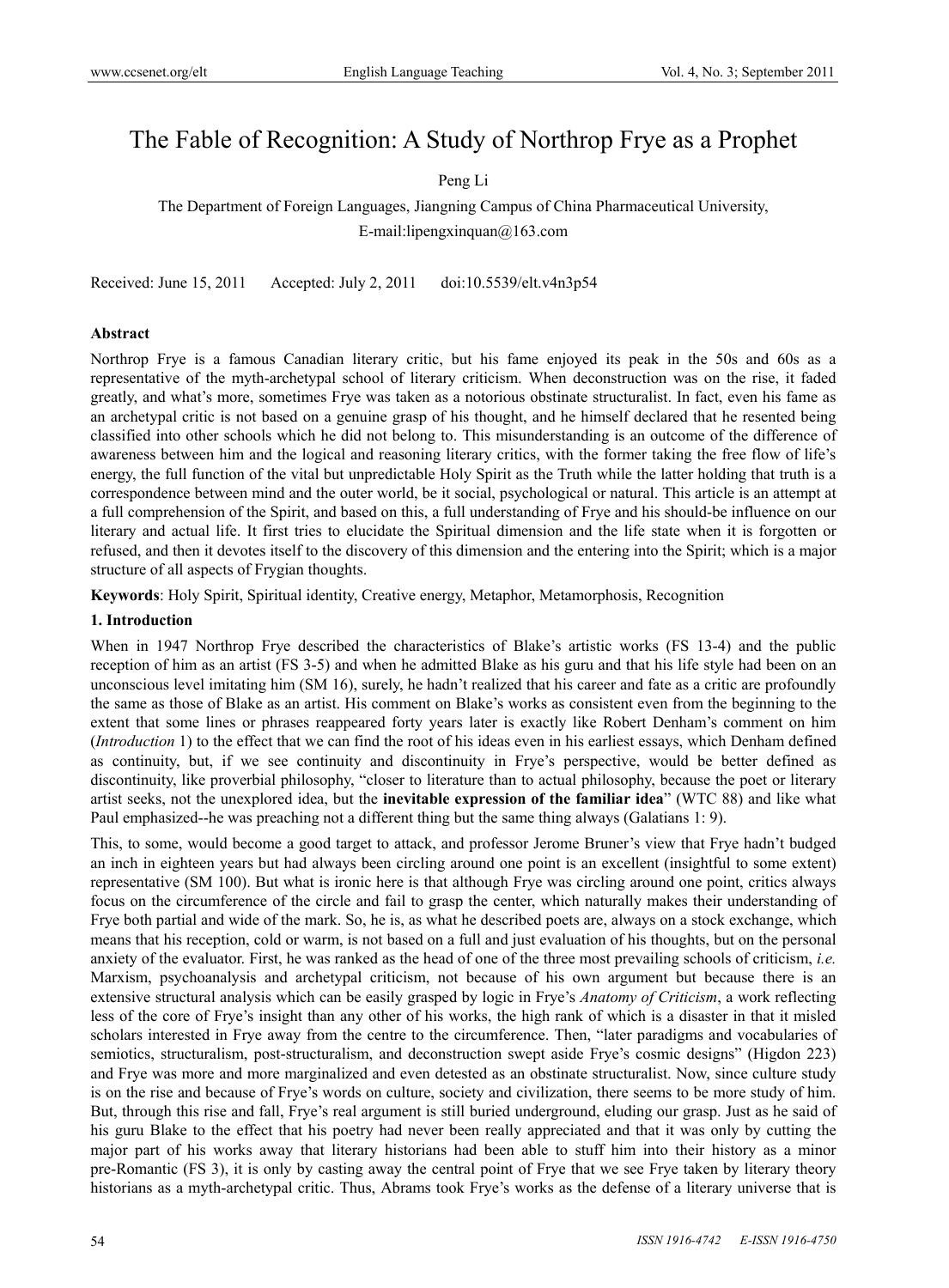adapting nature to human needs and desires (*Glossary* 12-4); Terry Eagleton took his theory as some collective Utopian dream, which is by no means a positive comment; and Xie Shaobo, a Frederic Jameson scholar, took Frye's thought as "aesthetic humanism" (117). The views of all these scholars may have been best summed up by Liu Kang as "structuralism, Utopia and archetype" and that's why he held that there is no innovation in Frye's critical ideas (46-56). But these things, as is said above, are taken as Frye's major points because they are easy for logical comprehension, not because they are really the essence of Frye's thoughts. Robert Denham's *Northrop Frye: Religious Visionary and Architect of the Spiritual World* is, to me, the most thorough and insightful treatment of Frygian thoughts ever seen and a fruit of years of unremitting research. But his effort to rationalize Frye on the basis of religion and Hegelian dialectic largely diverts the reader's attention from what is really important; and what's more, the form of the book, which is a list of different terms, makes it even harder to discover the shape of Frye, though these terms are really essential.

Why this can be so may be best illustrated by the dialogue between Jesus and Nicodemus in the Gospel of John (John 3). The second birth said by Jesus astonished Nicodemus, for in no way could he comprehend how a man could be born again when he is old and when Jesus told him that a man should be born of water and spirit and that which is born of spirit is like the wind, substantial but unpredictable, he was shocked beyond words. The reason for this is that they are of different worlds and talking about different things. When Nicodemus tried to understand Jesus' words according to his logic, it is sheer non-sense. If Jesus had had the status requiring compulsive understanding, it is predictable that Nicodemus would have rationalized Jesus' words according to his own logic, which would surely be wide of the mark and misleading. Thus, it is not hard to understand why Frye and his guru are so miscomprehended. For both of them, the truth lies not in the correspondence between mind and nature, which they take as a curb of imaginative creativity or life itself, but in the full function of the "Holy Spirit" which is what all the guru's artistic works point to and all the theoretical arguments of the pupil keep returning to. This fact becomes more and more clearly stated in Frye's later works, from his *Creation and Recreation* to his Bible books. So, it is not views on religion that interpenetrate everything (Denham, *Visionary and Architect* 2); instead, what permeates all Frye's works is this life, truth and spirit, and the continuity of argument is only a disguise. But seldom has any literary theorist paid much attention to the nature of this Spirit in Blake and Frye's works, which makes it, though a centre, a vacuum which no one has thoroughly, or really, touched at all.

In the following, I will adopt the shape of a fall-and-rise process to trace how "life and spirit" are gradually buried underground and how they can be possibly regained, which is the shape of Blake's poetry, Frye's thoughts and the Bible which is a major source for both of them, with the aim to make it clearer what is the direction of Frye's effort so that Frye's central idea may have its real influence on literary criticism.

## **2. Metamorphosis**

## *2.1 From Free Flow of Life to Alienation, Fear and Cruelty*

Since, as is said above, the fundamental problem in our understanding of Northrop Frye is that we are in different worlds and when we apply the truth correspondence generated from our logic to him we will infallibly miss the point; the first we should do in order to get to know him is to see in what way we are in different worlds and talking about different things with seemingly the same language. For illustration as well as argument, I now do as Frye tended to do--turn to obvious books (NFCL 65).

First we turn to the story in the Bible accounting the fall of Adam and Eve. Before the fall, we see Adam and the world around him all belong to one spirit which is from Adam and in Adam and belongs to Adam and which has its origin in the breath of God in his nostrils (Genesis 2: 7). This oneness signifies by the fact that it is Adam who is giving names to all around him. Since name in the Bible is spiritual identity, which may be seen in that the shepherd will call his sheep by name (John 10: 3) and in that when the resurrected Jesus calls Mary by name, she immediately knows who it is that is speaking to her (John 20: 16); so the giving of names here is a free creative act, is a free Adam creating a spiritual world for himself, or, in another word, he is giving all around him life by breathing his own life into them, which is the same as what God did--breathed life into Adam. So Adam and Eve and all around them are enjoying the spiritual oneness and we see a free flow of life's energy in Adam and a grand spiritual identity in Eden. There is no inside and outside, no subject and object. All are both free beings as well as manifestations of the same unity. Then here comes the snake and these are its words:

> "Ye shall not surely die. For God doth know that in the day ye eat there of, then your eyes shall be opened, **and ye shall be as gods**, knowing good and evil." (Genesis 3: 4-5)

What is important here in the snake's words lies not in, as many believe, that it tells Eve the tree can make her know good and evil but in that with the fruit thereof, she can be like gods, the effect of which is that the sense of oneness disappears and she has gained the sense of otherness and so becomes now an ego, and her eyes are opened so that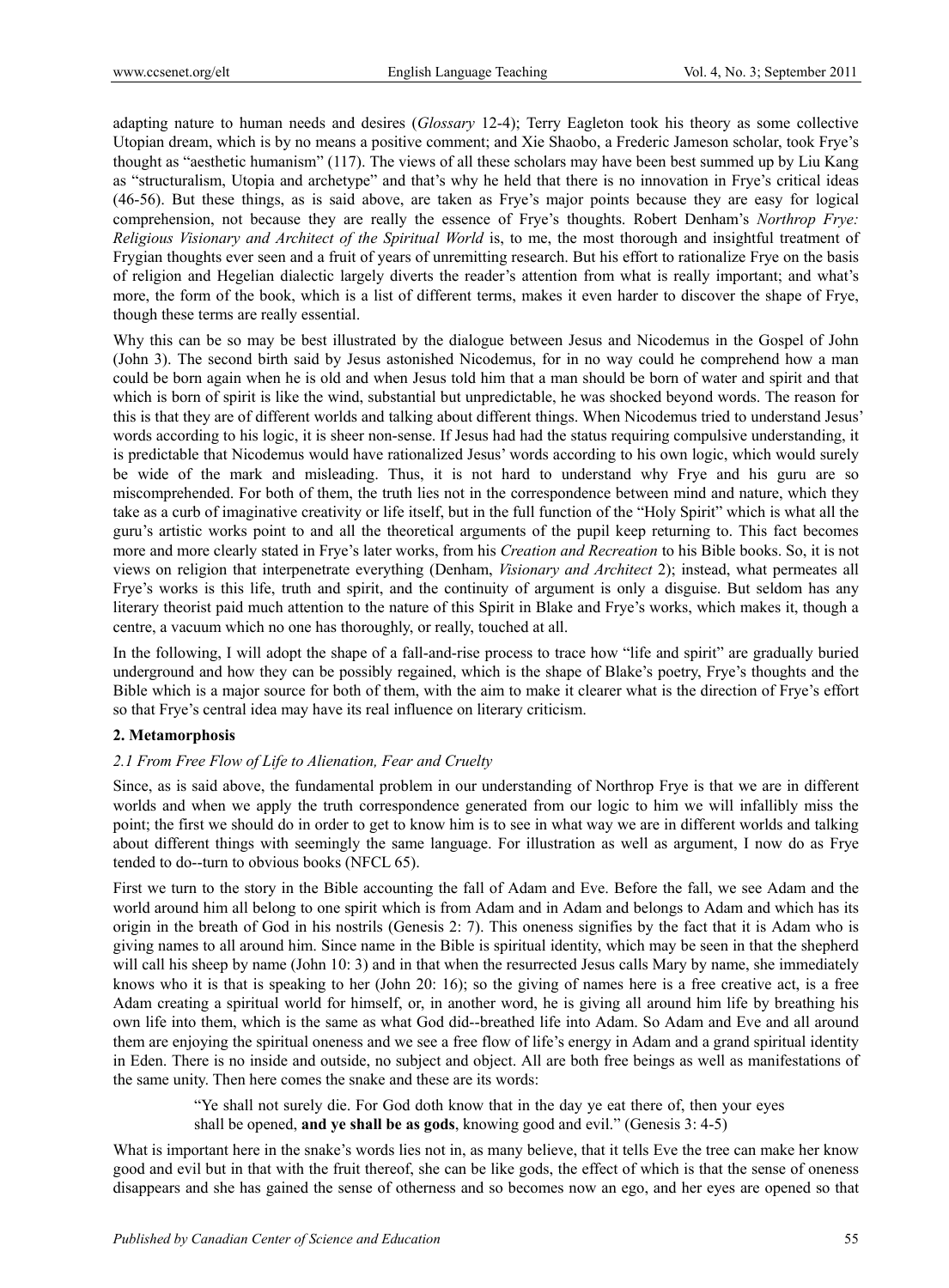things around her are no longer one with but out of her. The free flow of life's energy turns into a restriction of the spirit. The case is the same with Adam. We may interpret the acceptance of the fruit as the acceptance of Satan's words. The fallen Adam and Eve are different beings now from the unfallen one flesh and spirit and it is hard to imagine that Adam and Eve can feel as they once did. According to Frye (FS 226), the fall and the creation of the physical world are in fact different aspects of the same event. At this moment, their environment is not permeated with their life, but becomes different from them and is alienated and essentially hostile, a threat to their egoistic desires. Free flow of life's energy disappears which means free beings become dependent and under bondage, which may be why God said that the fruit would kill them. So, naturally, what comes next in the story is the behavior of egos: when God comes, they hide themselves away and when God asks about the reason, the man lays blame on the wife and the wife on the snake, which is a lonely and hopeless struggle against the impending doom. Even if no one chases them out of Eden, they have already lost it. In the New Testament we see that God is life (John 1: 1), is light (1 John 1: 5) and is spirit (John 4: 24), so the hiding away from God is the reluctance to face their own free state, to return to pure spirit, as is shown in Milton's opinion:

> "Liberty is what the will of God intends for man, but it is not anything that man naturally wants, his nature being perverted. What man naturally wants is either mastery or conformity to custom and to what we have been calling the anxiety of continuity." (CP 77),

which is what sin or, we may say, original sin, is in Frye's context--"man's fear of freedom and his resentments of the discipline and responsibility that freedom brings" (GC 232).

This pattern keeps recreating itself all through the Bible. Another we see which is very much clearer is in the story of the prodigal son. When the son asks for his portion of goods, what he actually doing is chasing away the spirit of the family union and gaining the form of an ego through division (Luke 16: 12). His fate, the same as Adam's, would surely be a hopeless and lonely fight to establish himself in an alien environment. This situation may be best illustrated by the myth of Sisyphus in which the hero should enlarge the room of survival for himself by rolling a stone up along a slope but always finds it rolling down upon him once he stops rolling. As in the Bible stone signifies the physical world, the restriction of the Spirit and death itself (FS 224-5), Adam and Eve and the prodigal son, as Sisyphus, all may be seen as having a stone upon their heads, trying to extinguish the imaginative creativity in them. Thus, the function of the snake may be seen as a reminder, telling Adam and Eve that they are from dust after all and should not consider themselves as nobler and as being able to live a free imaginative life and it is in this sense that Satan is called an accuser--"reminding man of his insufficiency and causing him to despair of deliverance" and getting victory when achieves "complete torpor and paralysis of the mind" (FS 67).

This situation of humanity is the same as that which the fallen Macbeth was in. We see his desire to get everything under his tyrannical control and his effort to reduce everybody into predictability, but even if everything was under control he was still in a constant fear that some power would rise up and devour him, which resulted in his desperate annihilation of lives. But life will rise despite this effort; so, though he got assured from the witches that only when two conditions almost impossible to meet--first, the moving of the wood, and, second, the man not born of woman--are met will he be defeated, these conditions were fulfilled indeed: the wood was ordered to be cut down and taken as shade and a device to hide the number of soldiers, and Macduff was not born of woman but "from his mother's womb untimely ripped" (Macbeth: Act 5, Scene 8, Lines 14-6). If we give the conditions a second thought, it's not hard to discover that one is about space and the other about time; thus, the two may be taken as one--the bending of a stubborn nature to the service for human wish. From the time when Macbeth saw the first condition met until the end, the desperate self-assumption that he could control the situation within predictability in the face of inevitable doom and the resultant irony and pathos are the most intense. This Macbeth is precisely the same as the mediocre described by Frye who is good at self-restraint and restraint of others, the former of which is fear and the latter is cruelty. The cruelty and fear, as we see in Macbeth, all are products of the introduction of "otherness" and the disappearance and denial of the Spirit, the unity, the imaginative creativity; thus, "all the cruel are frightened, and all the fearful are cruel" (FS 57).

## *2.2 The Spiritual Dimension and the Physical One*

The importance of a male Creator, a female coming from the male and the former transgressing first so that the latter has dominance over her and the one defeating the tyrannical Macbeth being not born of woman, according to Frye (CR 37), has little to do with patriarchal prejudice, although it has been getting exploited to rationalize male power. Frye proposed that it might be better if the West had such gender-free terms as *Yin* and *Yang* in classical Chinese philosophy (WP 196), but if he had stood firm on his ground that the centripetal meaning, or the permeating spirit, is more important than centrifugal meanings, he would not have hesitated in suggesting that the symbolism of male and female within the myth has starkly (not "in an element") no connection with social relations of men and women. He stated remarkably clearly that the emphasis on the male "is connected with its resistance to the cyclical fatality of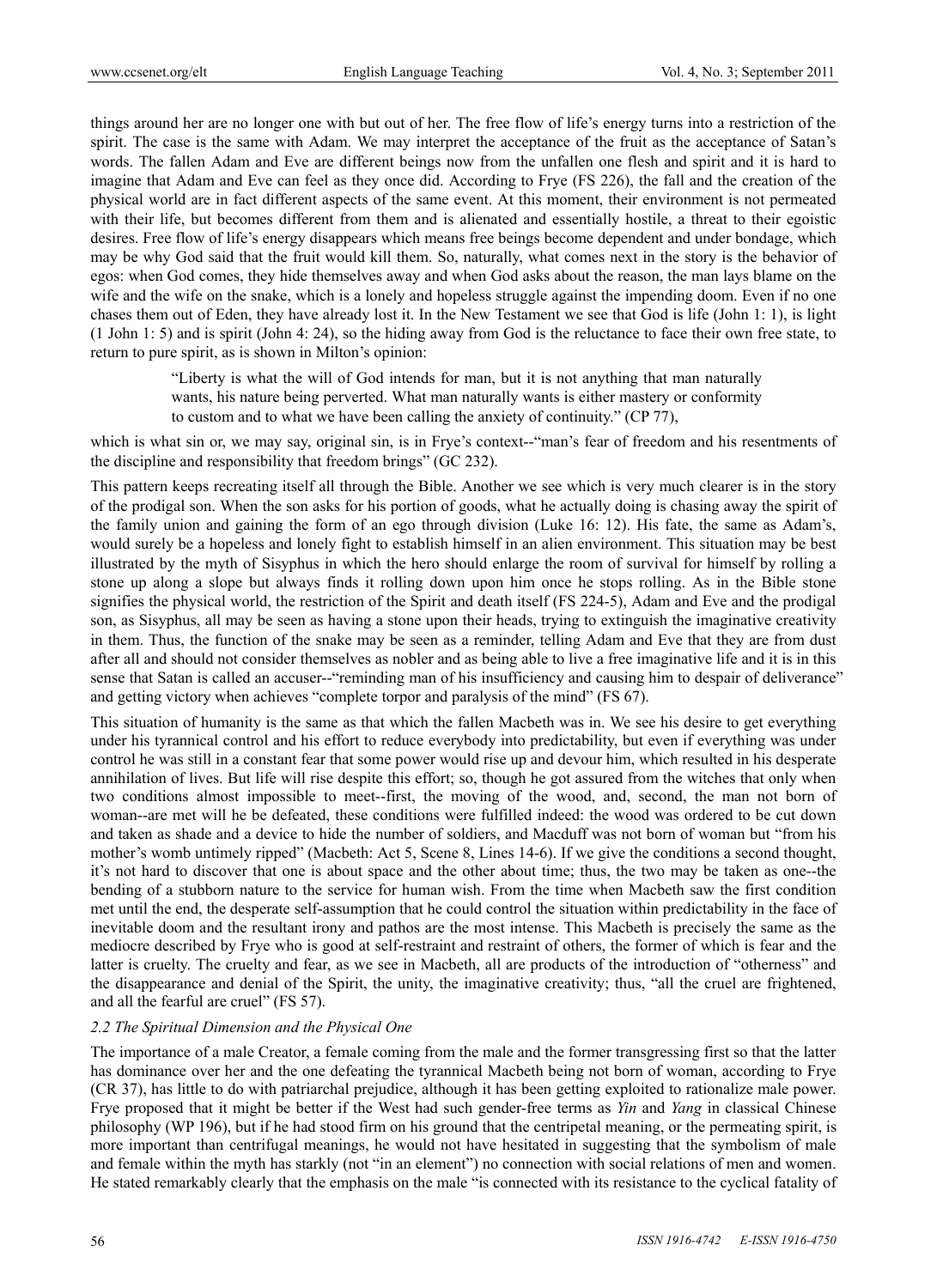all religions founded on mother nature" (CR 38), but if he had been at that time as assertive as he was when composing *Fearful Symmetry*, he would not have used such a tentative phrase as "be connected with". When Paul compared the relationship of man and wife with Christ and the church and said the wife is the body of the man as the church is the body of Christ (Ephesians 5: 22-33) and when we see the redeemed Jerusalem is metaphorically a bride for Christ, we may sense a uniqueness of the male and female division in the Bible in which the female is a metaphor for the body while the male a metaphor for the spirit. Thus, the woman in Eden is the body of Adam and an incarnation of the female garden and the spirit dwelling in this body and garden is the Spirit of Adam which comes from God the Creator creating with the Spiritually inspired Word.

With this insight, we may find that the importance that the female, the body, should fall first lies in that it assures the security of spirit in man and the possibility for it to renew its free flow; thus, every one of us is spiritually or metaphorically male while the physical world is female. Frye saw the Book of Job as a miniature Bible and so when he said that God's injunction is that Satan could take away everything of Job except for his life we see that the spiritual identity is what gives life to everything and should remain untouched, waiting to regain dominance (SM 240), which should be applicable to the case of Adam too. The effect of Job's friends' preaching is to drive the life away from him and by doing so submit spirit to conformity (SM 235), and Job has done well in sticking to his life and spiritual identity. Also, Macduff, the one who is **not born of a woman** but **untimely** ripped out, is the substantial and unpredictable spirit surmounting the tyrannical natural routine (with time and the metaphorically female nature as its main features) and his victory over Macbeth, the one aspiring to extinguish all spirit out of fear and cruelty to ensure predictability, the safety in monotony and stagnation, is again the Spirit's victory over conformity. This again is a picture of the monotonous world as a stone waiting to be rolled back and redeemed by human recreation through imaginative creativity, or, the life and spirit (FS 224-5). So, although Frye didn't talk about the male and female metaphor in the Bible or secular literature in such a bold way, his theory leads well to it, his discussion of the miniature forms an example, and many of his words have a trace of it; so, the above analysis can be taken as both an illustration and a further study or critical application. From the above discussion it may be clear that what metamorphosis means in this part is "humanized creatures dwindling into objects of perception, which implies that they are images of the fall of man" (FS 42).

All the above discussion may lead us to some vertical spiritual reality besides the horizontal reality of time as eternal and space as infinite and all as indefinite, which is a physical reality. This vertical reality is the reality of the Spirit. As we can see above, the unfallen Adam and Eve and all others are different from the fallen beings in fact and enjoy different spiritual exuberance, but according to the horizontal perception, there is no difference at all. When we are conscious of the fact that the different cultures, societies, ideologies, psychological states and other realities are within the range of human creativity and are all manifestations of the Spirit and that it is the Spirit that matters, we are at the top of this vertical dimension, enjoying most spiritual freedom and exuberance, like wind, substantial but unpredictable, as Jesus tells Nicodemus. We will also be able to cherish the life in others better than they can appreciate it themselves, which is the basis for love as a primary principle of Christianity. As consciousness of life decreases, we descend on the vertical line, until we reach the bottom where we hold that our hope and faith are illusions and the only reality is the mechanical world, which means the vertical dimension is simply neglected. This vertical fact is what Jacob's ladder is, the bottom of which is the stone, a symbol of the mechanical world, while the top is his highest intensity of life in the dream, as is expressed in Frye's words:

> It is the **illusions of literature that begin to seem real**, and ordinary life, pervaded as it is with all phony and lying myths that surround us, begins to look like the real hallucination, a parody of the genuine imaginative world. (MM 77-8)

So, the same creature, if we perceive it with different imaginative perceptions, will be able to take on different spiritual forms, which is why a creature can be sanctified with prayer and thanksgiving after which our intensity of life increases and we can enjoy it more, for both the enjoyer and the enjoyed have taken on a spiritual, or metaphorical significance.

The lack of consciousness of this dimension makes philosophy handicapped, like what happened in Nietzsche--though having tried to become a superman, he remained still in this world and got no upward resurrection, for he projected his spiritual fact, his mythopoeic creation, in the world of physical reality. This rationalization of the Word of Spirit and projection of imaginative creativity into a superficial reality, which is an oblivion of the spiritual dimension, a real dimension of humanity, can account for Frye and his guru and other prophets' cold reception.

## **3. Recognition**

## *3.1 Spirit as the Dianoia of Literary Mythos*

In the *Anatomy of Criticism* Frye based his purpose on what he thought of as the ambition of Aristotle's *Poetics*--to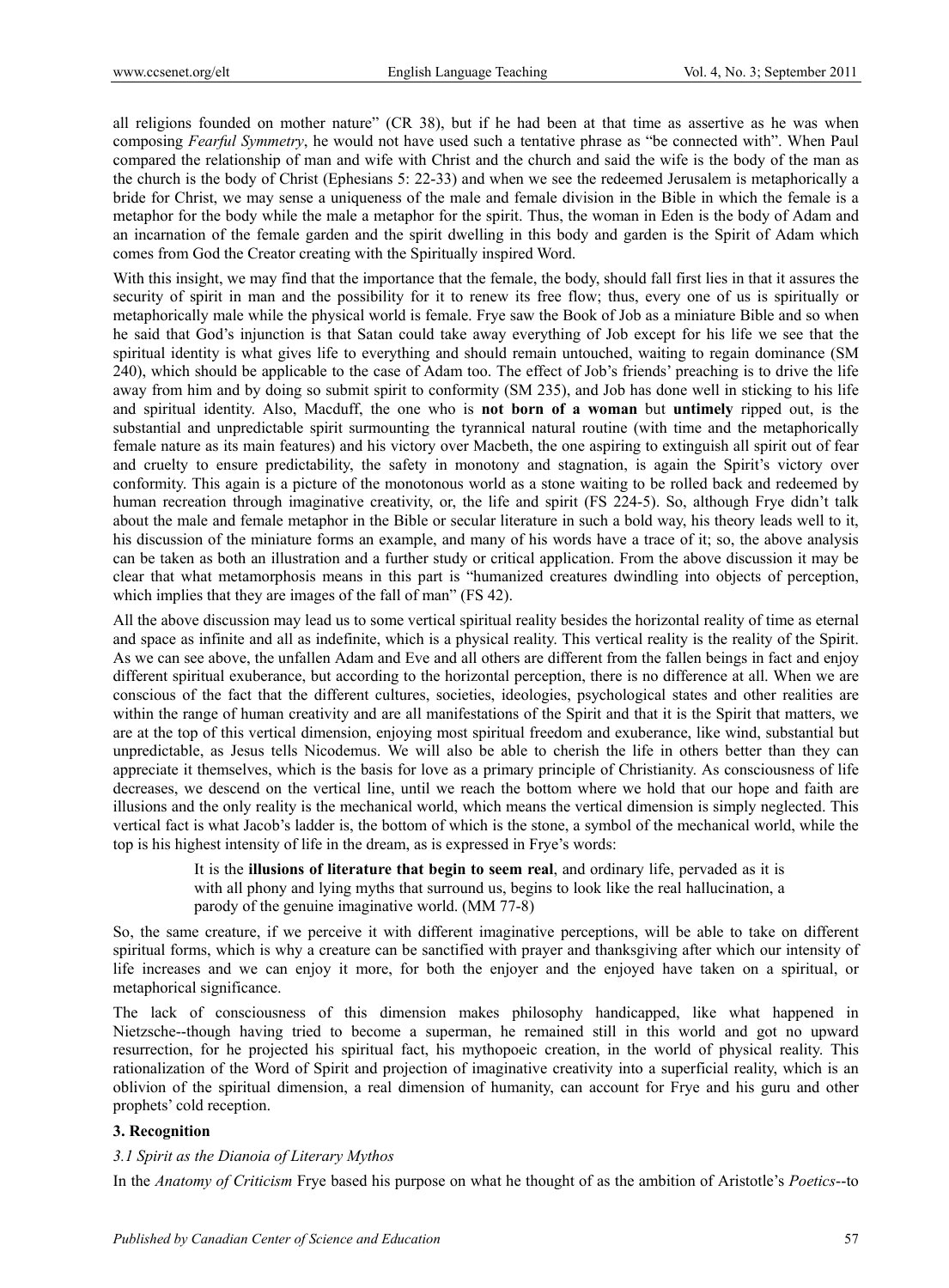develop an "intelligible structure of knowledge attainable about poetry which is not poetry itself, or the experience of it, but poetics" (AC 14), and in the whole work we find a consciousness of keeping Aristotle in sight, an evidence of which is that in the beginning of all the four essays there is Aristotle mentioned. Here we find a similarity between Heidegger and Frye--redefining already existent definitions in a new and expanded sense. Recognition, the turning point in Aristotle's *mythos*, "a change from ignorance to knowledge" which may be a revelation of a certain person's identity, which "leads either to love or to hatred between persons destined for good or ill fortune" (Aristotle 46), is a term frequently employed in many of Frye's major works with an almost infinitely expanded implication. In Faulkner's *A Rose for Emily*, the last part is a recognition scene first in Aristotle's sense, *i.e.* we have a mystery discovered. From the beginning to the end we grow more and more concerned to know the mystery clustered around the main character--Emily. Her house becomes a focus of our curiosity, so when the townspeople broke into "the region which no one had seen in forty years", they were doing what we wish to do. The mystery is revealed and our curiosity met, and we come out of ignorance into knowledge. But if recognition stops on this level, there would be no difference between this short story and a commonplace mystery story or detective story. The next question we should ask is: as in Aristotle's definition, the change from ignorance to knowledge will lead to something, what will this change lead to? When we read it for another time, we see there is another sense of recognition on a higher level. Emily's identity as a representative figure of the upper class of the old South (Li 115) and thus a focus of two ideologies competing to get the upper hand makes us no less curious about her choice of life than the townspeople. The house becomes a symbol of social competition, a focus of the society and history. The recognition scene signifies an end of a historical era (Li 117). But we find still that something is missing, for what Emily did not only subverted the expectation of the Old South upper class, but also that of the new industrial materialist class, and there seems in her something beyond all ideologies; and what's more, we are still not fully conscious what this recognition would lead to. With this insight, when we read it again we find that representatives of the Old South as well as the common people all try to pin Emily down to some predictability despite the difference of their directions, which means that though from the surface the two classes' treatments of Emily are different, they are the same in their wish to control, which are all because of Emily's peculiar identity. But in the recognition scene, when we see the "room decked and furnished as for a bridal", the "faded rose color", the crystal, man's toilet things and others, we find that her identity as a representative of the Old South is only an illusion of the townspeople, and that her real identity as an individual trying to create her own universe, to enjoy her real life, remains neglected and, more disappointingly, severely repressed. Only when we grow conscious of this do we have really an identity of a person revealed (Aristotle 46) and are ready to discover what kind of reversal does this recognition scene brings. After the failure of all people's effort to reduce Emily to their control under predictability, there is a transformation of atmosphere. The bickering about ideologies, conventions and all fade away into meaninglessness, and the people are shocked into another world totally different from the past one; and it seems there is a recognition scene in everyone in that they suddenly become conscious how far away they have left their genuine life. The atmosphere also tries to incorporate the reader. During the whole reading process, he is as curious about Emily as the townspeople, and in him also there is no genuine care for Emily herself. As we have analyzed above, the reader's effort in mystery discovery and the reduction of someone to a social and historical position is as great. Up to now, the shocked group also includes him, *i.e.* more than being a spectator, he becomes a partaker of this atmosphere, which is why Frye insisted many times that the recognition of identity does not only belong to characters but belongs more to readers as well. With this consciousness, when we read the story again, we will find that every word now takes on a new meaning and significance and there is a sympathy with the restricted life as intense from the beginning to the end. Those unintelligible or seemingly negligible details all are included in the same spiritual unity, *i.e.* we can see now the whole spirit even in a single word, which is the way the concept *dianoia* of Aristotle is expanded and redefined by Frye (FI 24).

This analysis, when going over it again, can serve as another illustration of Frye's "standing back" principle (AC 140), with the first sense of recognition corresponding to the textual or rhetorical analysis which is the first step, the second sense corresponding to the realistic analysis while the third sense corresponding to the archetypal one and the last reading being informed by literature as a self-contained universe (AC 118) with its basis on "a central life" which "is the life of humanity" with "the verbal imagination of man" as the "inspired teacher" (CP 128). We see how the *mythos* gives narrative to the *dianoia*, which is the same as saying that the body gives narrative to the spirit, and how the *dianoia* gives significance to the *mythos,* which is to say that the spirit bequeaths life to the body; which is one aspect of what the important concept of "interpenetration" signifies for Frye. When informed by this "central life", we may push this spiritual dimension beyond the bondage of one literary work and see a certain literary work, say, *Romeo and Juliet*, which we may have never associated with *A Rose For Emily* as the same story with it. Here we also have two sides fighting against each other whose life is a life of position and contention, each wishing to restrict the scope of another, which is the same as what we have found in *A Rose for Emily.* The genuine life, the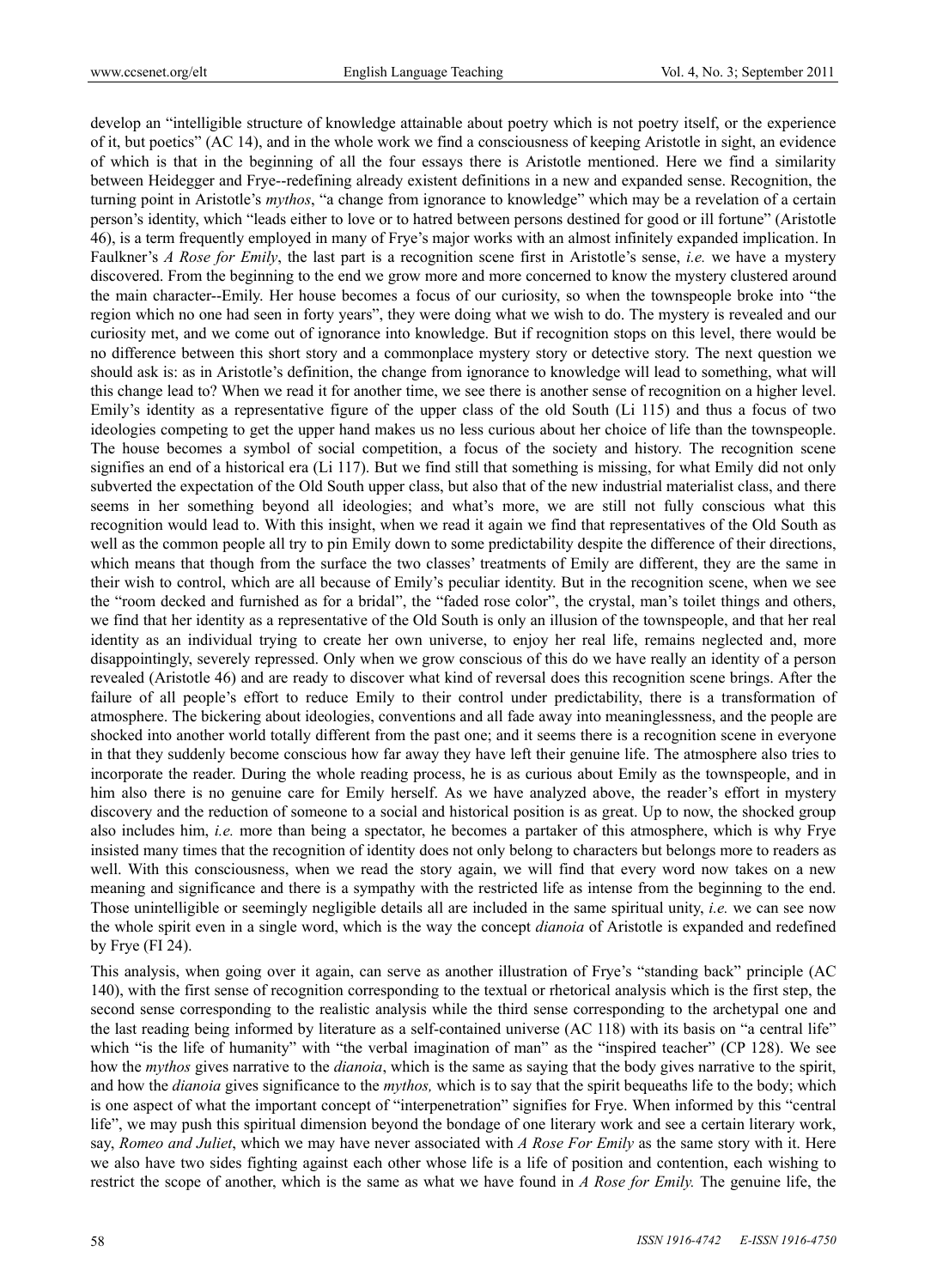imaginative and spirited innocent love, is both neglected and restricted, as what happened to the Emily as a real individual. Finally, it is by the sacrifice of the life that the two sides--Capulet and Montague--realize how much genuine life they have restricted with their meaningless and fruitless hatred (Act 5, Scene 3, lines 291-5), which is the same as what happened in Emily's case-the revelation of how life had been throttled by meaningless position and contention shocked the townspeople and the reader to the same peace in the Spirit, which is the same "glooming peace" (Act 5, Scene 3, line 305). Thus we have here the same recognition scene, the same returning to the real identity. Our sympathy is the same sympathy and it is always latent in our mind what things should be like. The happiness of Emily and Romeo and Juliet, the fulfillment of their genuine wish is always there and it is the absence of it that fills us with pathos. So, informed by this insight, we see that in *Romeo and Juliet* too, every detail takes on the significance of the whole unity and the spirit is everywhere the same giving significance to the narrative. What we have discovered here, *i.e.* identity of spirit concealed under a seemingly large gap between surfaces is the same as what Frye discovered and stated again and again about Blake and Milton to the effect that they are the same and that sameness (identity) leads to individual variety while similarity leads to lifeless monotony.

This informing spirit exists not only in these two works which have a clear recognition scene but also in those which have not. When Adam thrusts the blame of his sin to Eve and Eve to the snake in a desperate struggle to get back their paradise and when Macbeth tries to fight against a world of alienation and potential danger to avoid the inevitable doom, there is the same thing in us that wishes that they should be restored to their Holy state. This is why Frye said: "This world is frequently called (in Buddhism, for example) an unborn world. Its presence, however, or, more accurately, the **lively** feeling of its absence, is what accounts for the quality of pleasure in the arts" (CP 168) (The emphasis is mine.). Later in the text (169) Frye called it joy rather than pleasure, for it is a better word to describe what we get from pure spiritual creation which belongs to free life. Since *Anatomy of Criticism* is the most widely read work of Northrop Frye, it should be familiar to most of us that in this work, where he provided the archetypal structure for the grammar of literature, his cosmic design for narratives is a combination of the cyclical movement and the dialectical movement, the latter a movement along the vertical line from apocalyptic imagery to demonic imagery or vice versa while the former a circle; which results in four *mythoi*. And the four may be seen as one whole marching from the romantic adventures to the death and absence of the heroism and effective action and finally to the newborn society around a mysterious hero and his bride (AC 192). But the whole cycle, as we see, according to the arrangement by Frye, ends with comedy. In the end of his essay on the theory of myths, we see that he does not stop with pure irony but perseveres, passes "a dead center", and finally sees "the gentlemanly Prince of Darkness bottom side up" (AC 239). And this Prince is gentlemanly because Frye now is above him, free of his bondage, and can sense the joy of life in the creation even of absolute ironies. So, even in the highly structural analysis of the whole context of literature, we can detect Frye's effort to liberate the pure life in literature out of the bondage of its variety of archetypal narratives, which corresponds to his effort to reach from the archetypal phase to the anagogic phase of meaning and which is why he pays so much attention to comedies.

Sometimes the spirit will not be so patient to hide itself behind but will have its own voice clearly emerge, which we may see in the last scene of *The Winter's Tale*, a scene Frye frequently returned to. What is peculiar about this scene is that in it we see not rebirth, signified by the flourishing youth and spring, but resurrection, the all-life-and-no-death, for the final prosperity does not only include Perdita and Florizel, the prince and princess, but also Hermione and Leontes, the old and past. With Music and sculpture, which are forms of art, there is the revival of the dead past, as with the help of the Spirit Ezekiel prophesied and made alive dry bones (Ezekiel 37) (GC 72). That's also what Frye said historians should be doing--giving form to chaos (FS 29), discovering our buried lives and thus making us conscious of our own spirit to enable us to be more alive, which is another illustration of how social sciences are informed by literature and mythology.

Thus what we find in literature is a narrative permeated everywhere by the Spirit which strives sometimes to come out of the--though revealing, but concealing as well--narrative and become bold proclamation, which can account for Frye's taking spirit as the human initiative excluded from literature. Readers informed by this spiritual vision would be able to read life into literary works and detect the Spirit as the designer everywhere, which means that it is the Alpha and Omega, the first and the last in the literary universe. He would be able to pass over the *mythos* in literature and see a new order of heaven and earth in which the old order of things is folded up (Revelation 21) and the restriction of life, which is death and hell, is once and for all cast into the eternal lake of consuming fire which is the abovementioned discipline of the free man (Revelation 20: 14). At this point he would be able to see the *Dianoia* of the whole literary *Mythos*-the Spirit in the Word and the Word in the Spirit, which is what a recognition scene in one's verbal experience signifies for Frye (WTC 108).

## *3.2 Spirit as an Omnipresent Designer*

As a work belongs both to literature and to proclamation, naturally, The Bible has made it most clear that the Spirit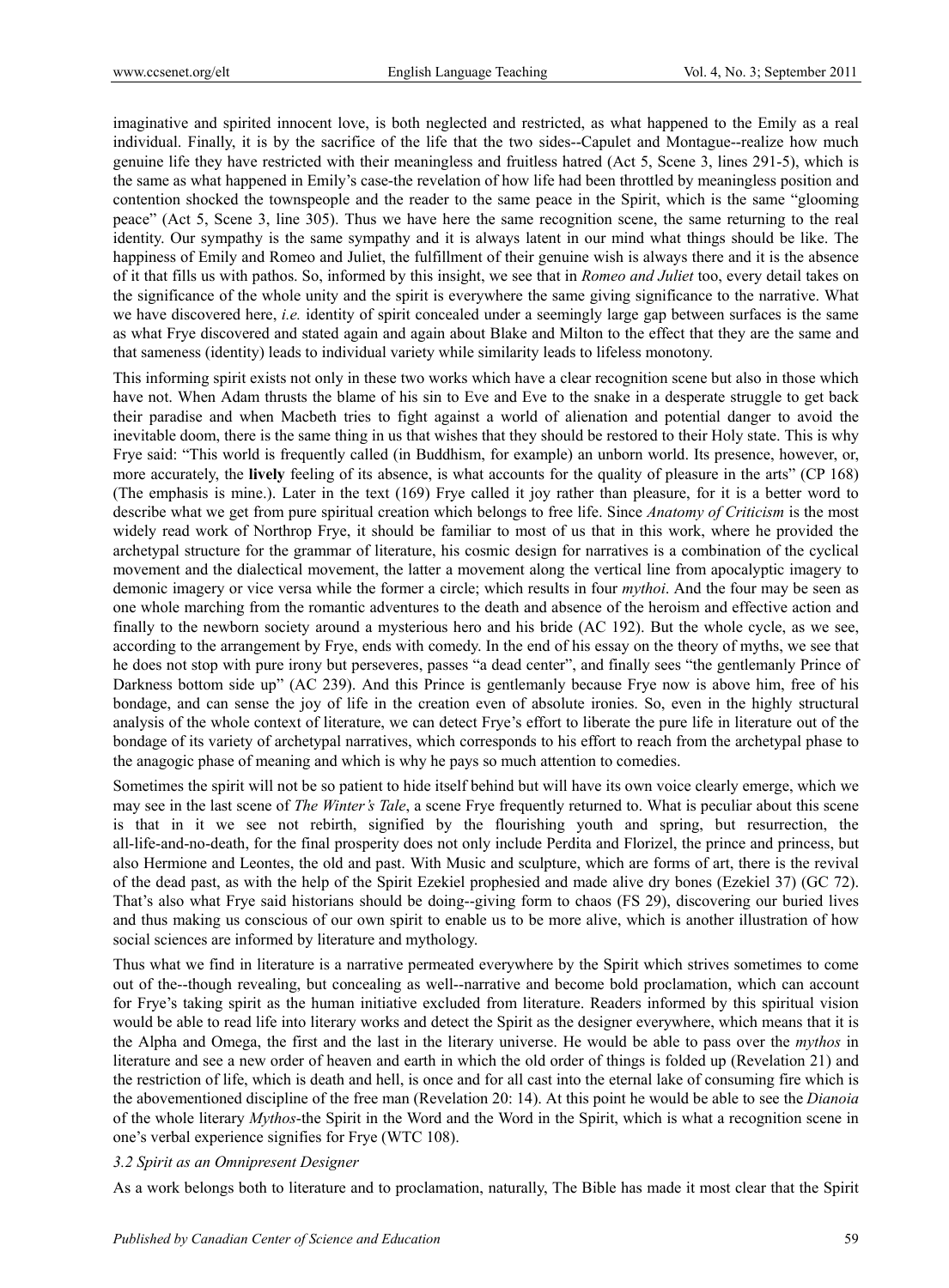is the underlying unity which is in all, above all and through all (Ephesians 4: 4-6) and whoever speaks against the Spirit will not be forgiven though words against the Word can be (Matthew 12: 31-2; Luke 12: 10). We have already mentioned above that it is the Spirit of God who is in a poetic creation of the universe, the first effort of the spiritual transformation of the body. In the whole Bible, what we see is one recreation after another the story of raising life from death. In Exodus, when plague after plague falls upon the spiritual (metaphorical) Egypt, the Lord, the Spirited Creator, says boldly that it is He who has hardened the heart of Pharaoh and his servants, the prince of this world, so that he can show his signs before them and by showing favor to the spiritual (metaphorical) Israelites, tell all that he is the Lord; which means that Pharaoh and the Egyptians and the Israelites should act in such a way as to make the Spirit glorified. In the above analyses of secular literature, we have seen that life should go through the most severe restriction, *i.e.* the darkest hell, in order to call all into the unity of the spirit. The Bible here tells us with the direct voice from the Spirit himself that these are not from outward objective history or description of the social realities but are from his own creative design. The suffering of Emily's individuality and the townspeople's neglect of real life are the same as the suffering of the Israelites and the hardening of the Egyptians' heart and all of these are not from the subjective human will or objective facts but the Holy Spirit in the creative prophetic artist; thus we see that in the abovementioned miracle of bequeathing life to dry bones it is the Spirit that carried Ezekiel out (Ezekiel 37: 1) and accomplished it while the prophet is a medium for the full function of the Spirit.

So, as a work surpassing literature in the intensity of spirit, the human initiative excluded in literature in the Bible enjoys a more conscious domination. Since the Bible elevates what is implicit in literature into the explicit, the conscious level, the study of it would surely be proved enlightening for a coherent knowledge of literature; thus, it's not strange that the conclusions drawn from the inductive study can match so well with words in the Bible. As the conclusions drawn are based on Frye's literary insight, we see very well how his insight corresponds to the Bible, which is another clear evidence that he and the prophetic writers are inspired by the same thing--the Holy Spirit.

Up to now, we have gone through the whole process from the lowest level of recognition as the discovery of a mystery to the recognition of genuine identity of the main character, all characters and finally the reader as well. Then we moved beyond one work to a comparative study of two works and recognized the common spirit inside them despite the gap between the centrifugal meanings, which led us further into the recognition scene of our verbal experience and gave us the consciousness that the Spirit, the creative life, the "central life" of humanity, is the informing power of all literary works and all genuine literary experiences. But still, we need to push the horizon further back beyond the bondage of literature and see how to have this recognition scene in actual life, which is to some extent resisting our spiritual transformation, to make our life as spirited.

#### **4. Conclusion**

Looking back at the course I have followed, I find to my surprise how it is like the structure of one of Frye works. Not only the fall-and-rise design, but also the way from the logical argument to concrete books and finally to the end in which the Spirit, the free flow of a common energy reigns, are all prominent features of Frye's works and articles. As Frye has pointed out, that he unconsciously imitated his guru Blake, I find myself unconsciously following Frye's argument. When Frye tried to base criticism on literature, we see his theory is less like a theory than a consciously kerygmatic literary work, making him, as we have said above, a theorist with a poetic temperament. When I try to trace Frye's thought as he himself has thought it, I find that my argument also is less an argument than another effort to release the essence of humanity. The struggle from logic to something beyond logic but enclosing it is the same. Thus the argument is not a cause-and-effect demonstration, which is, to Frye, based on reason, sticking to the memory of the past and taking it as the basis of the future, a Lockian perspective; instead, the argument follows the course which Frye holds that the Bible does--typology, which is based on faith, love and hope, on the belief that the Spirit is the only Truth. Thus, it is not the logical power that pushes the argument, as well as Frye's theory, on, but the call of life from the deepest part of the Eternal Heart. The consciousness of this Spiritual power and the spiritual life style of love, faith and hope are what made Frye devote so much effort to comedy. Thus, the attempt of Frye's quest, and the genuinely prophetic writers' whose fruits are the starting point for Frye, as well as this study on Frye, are in essence the same attempt to make us more conscious of life and thus raise up the intensity of the joy of its creative power by casting away the restriction of life: the sense of otherness, the fear of death, the submission of life to physical rules, making them a philosophy of life, and the sacrifice of our genuine personality to continuity, foolish consistency and conformity, *etc*. Which is why the thesis is entitled "**The** fable of recognition", for prophetic literature, kerygmatic works, Frye's quest and my study are of no difference as far as the centripetal meaning is concerned. It is a fable; not a persuasive argument, but an effort to wake the reader up to his own spiritual identity, because it can only provide the story, and the reader, as Frye said, is to choose whether to enter the spirit or not; not a doctrine, for without spiritual awareness, doctrines remain in the phase of laws, as illustrated above, and are more of a bondage than a way to freedom.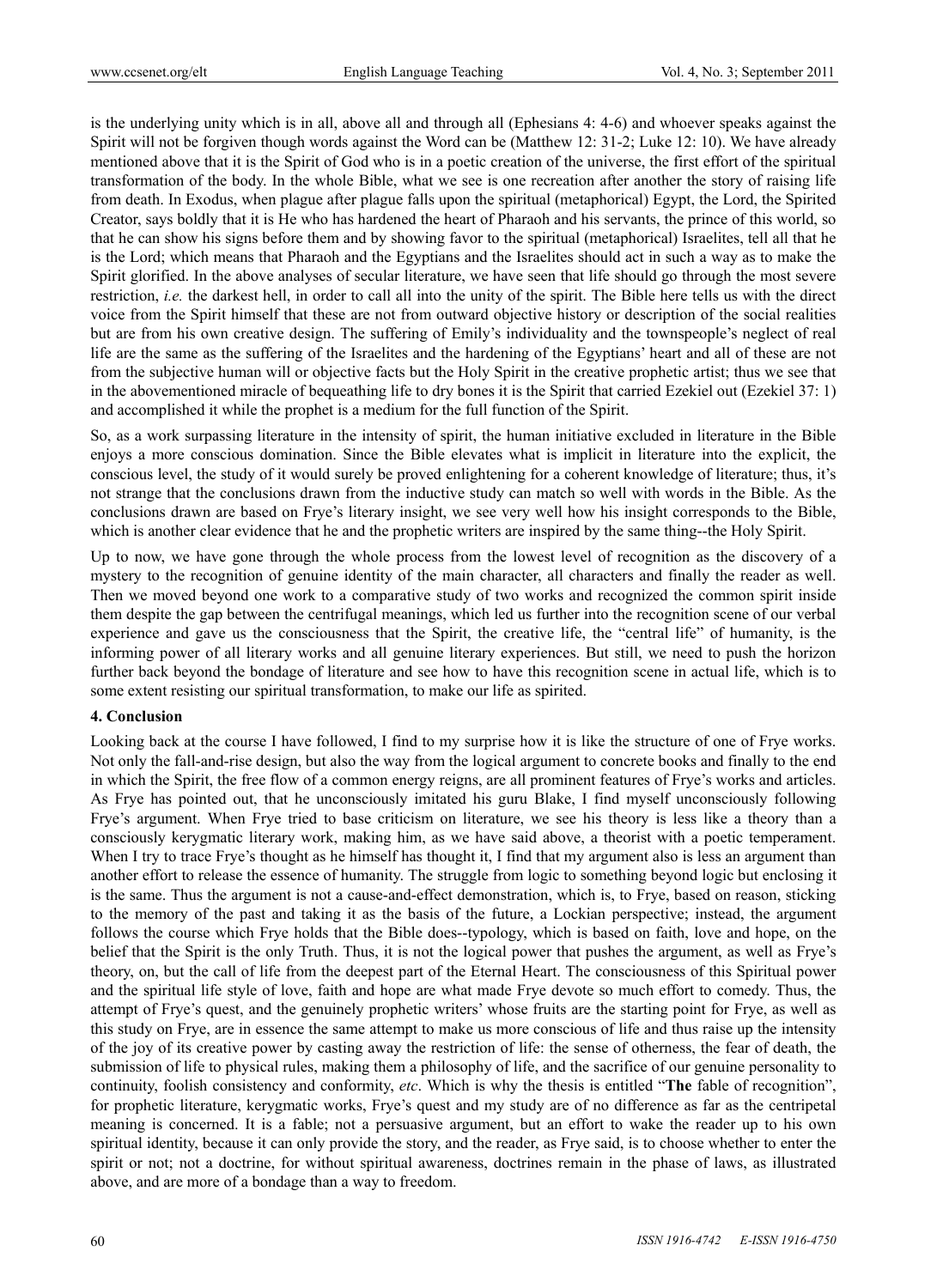So we can now be sure that Frye is neither a myth-archetypal critic, nor a structuralist, nor a psychologist, not even a figure of culture studies if this field is seen in the present perspective, for we have seen how he has shown his dissatisfaction with contemporary critics' studying men as products of cultural mutations without acknowledging the Essence of Man. These attempts to classify Frye can provide no insight helpful in our understanding of him, and what they can provide, as Frye said (FS 15) most studies of Blake had provided, is information about the social anxiety and taste of a certain time. As far as centripetal meaning or spirit is concerned, Frye is closer to pre-Romantic and Romantic poets like Blake and Wordsworth, transcendentalists like Emerson and Thoreau, Taoist philosophers like Zhuang Zi and Lao Zi and Buddhists who hold that awareness of the light of our genuine nature is the core, than he is to any archetypal critic, structuralist or scholar in the field of culture studies. With this enlightenment, Frye's thought will not remain handicapped by this foolish classification of little minds, neither will its application scope be limited to the margin of humanity. Utopian dream and aesthetic humanism will finally be replaced by a central place in the course of the race destined for human beings. The spirit informing Frye, all prophetic writers, all poetically dwelling lives and all fruits of positive human activities will become an informing power opening our eyes to all Truth, making us more consciously creative, shedding our genuine personality and thus giving life to all around. This is where thought ends and life begins; where criticism ends and the possession of literature begins.

## **References**

Abrams, M. H. (2004). *A Glossory of Literary Terms: Seventh Edition.* Foreign Language Teaching and Research Press & Thomson Learning.

Aristotle. (1999). *On the Art of Poetry.* Trans*.* T. S. Dorsch. Beijing: Social Science Press of China.

*The Bible*. King James Version.

Denham, Robert. (1978) . "Introduction." *Northrop Frye on Culture and Literature: A Collection of Review Essays.*  Comp. R Denham. Chicago and London: The University of Chicago Press.

Denham, Robert. (2004). *Northrop Frye: Religious Visionary and Architect of the Spiritual World*. Charlottesville and London: University of Virginia Press.

Eagleton, Terry. (1983).*Literary Theory: An Introduction*. Oxford: Blackwell.

Faulkner, William. (2000). "A Rose for Emily." *Selected Readings in British and American Literature.* Ed. Kong Ying *et. al.* Beijing: Higher Education Press.

Frye, Northrop. (1957). *Anatomy of Criticism-Four Essays*. Princeton: Princeton University Press,

---. (1980). *Creation & Recreation.* Toronto: University of Toronto Press.

---. (1971).*The Critical Path: An Essay on the Social Context of Literary Criticism*. Bloomington and London: Indiana University Press.

---. (1963). *Fables of Identity: Studies in Poetic Mythology*. N.Y.: Harcourt, Brace and World.

*---*. (1947). *Fearful Symmetry: A Study of William Blake.* Princeton: Princeton University Press,

---. (1982). *The Great Code: The Bible and Literature.* N.Y.: Harcourt Brace Jovanovich.

---. (1978). *Northrop Frye on Culture and Literature: A Collection of Review Essays*. Comp. Robert D. Denham. Chicago and London: The University of Chicago Press.

---. (1976). *Spiritus Mundi: Essays on Literature, Myth and Society*. Bloomington: Indiana University Press.

---. (1963).*The Well-Tempered Critic*. Bloomington: Indiana University Press.

---. (1990). *Words with Power: Being a Second Study of "The Bible and Literature."* New York: Harcourt Brace Jovanovich.

Higdon, David Leon. (1989). "The Relevance of Northrop Frye's 'Specific Continuous Forms'". *Rocky Mountain Review of Language and Literature*, vol. 43, No. 4, p.223-234. doi:10.2307/1347010, http://dx.doi.org/10.2307/1347010

Li, Yang. (2006). *The Change of American Literature in the Post-Modern Age.* Jinan: Shandong University Press.

Liu, Kang. (2002). "Universalism, Easthetics and Utopia". *Frye Study: East and West.* Ed. Wangning & Xu Yanhong. Beijing: China Social Science Press, 1996. Shakespeare, William. *The Completed Works*. Ed. Stephen Orgel and A. R. Braunmuller. Penguin Books.